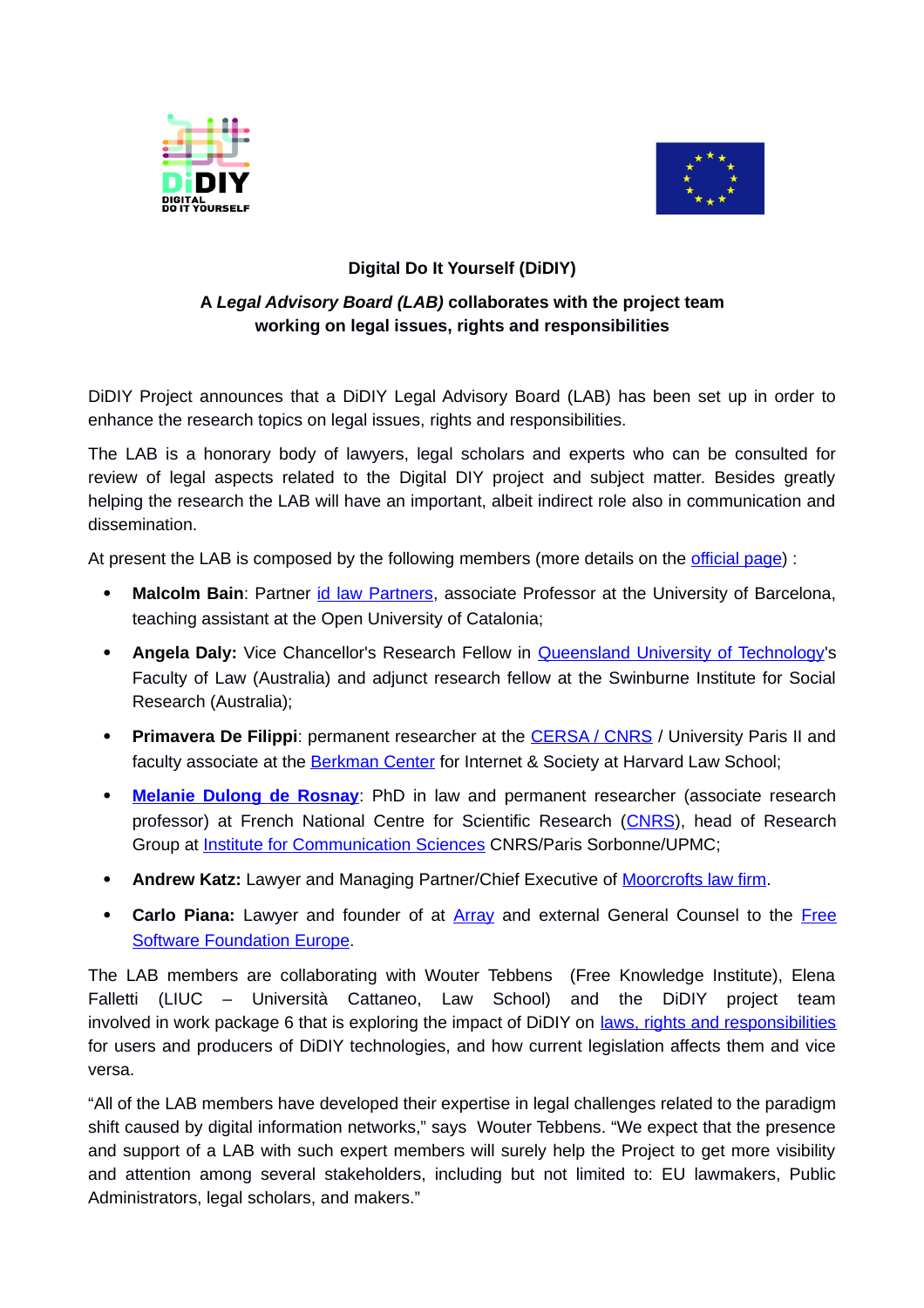Elena Falletti comments: "Their knowledge and expertise will give stronger basis to our research on the legal challenges connected to the DiDIY environment".

## **About DiDIY Project**

Digital Do It Yourself (DiDIY) is a new socio-technological phenomenon, centered around digital devices that support, often through open online communities, the convergence of "atoms" and "bits".

DiDIY-related technologies and social practices enable the low cost prototyping and manufacturing of physical artefacts from digital specifications. They can lead to new scenarios in the roles and relations among individuals, organizations, and society, in which new opportunities and threats emerge accordingly.

The DiDIY Research Project (www.didiy.eu), which addresses the Horizon 2020 call for a "Humancentric Digital Age", is studying how DiDIY and the increasing social adoption of ABC (atoms-bits convergence*)* devices are:

- reshaping organization, work, education, research and creative design
- impacting on creative society,
- influencing legal systems,
- changing ethics.

The DiDIY Project is carried out, through a multidisciplinary team (www.didiy.eu/project/people),by an international Consortium of seven Partners (www.didiy.eu/project/partners):

- LIUC Università Cattaneo (IT, www..liuc.it), a university established in 1991 by the Industrial Association of the Province of Varese
- Communication and Media Research Institute (UK, www.westminster.ac.uk/camri) of the University of Westminster, a world-leading centre for media and communications research
- Ab.Acus srl (IT, www.ab-acus.eu), a company whose mission is to design and develop technologically advanced products and services
- Manchester Metropolitan University (UK, www2.mmu.ac.uk), the largest campus-based undergraduate university in the UK, with an emphasis on vocational education and employability
- Free Knowledge Institute (NL, http://freeknowledge.eu) a hub that, since 2007, has coordinated several international projects in the areas of Free Software, Open Standards, Open Educational Resources, Access to Knowledge
- Amerikaniko Kollegio Anatolia (GR, www.act.edu), a non-profit educational institution with a comprehensive undergraduate curriculum in Business, Business Computing, International Relations and English
- Politecnico di Milano (IT, www.polimi.it), a scientific-technological university funded in 1863, which trains engineers, architects and industrial designers

The goal of the Project is to produce well-grounded models and guidelines to support both education and policy making on DiDIY, intended as an ongoing phenomenon that, while surely enabled by technology, should be driven and shaped by social and cultural strategies, not